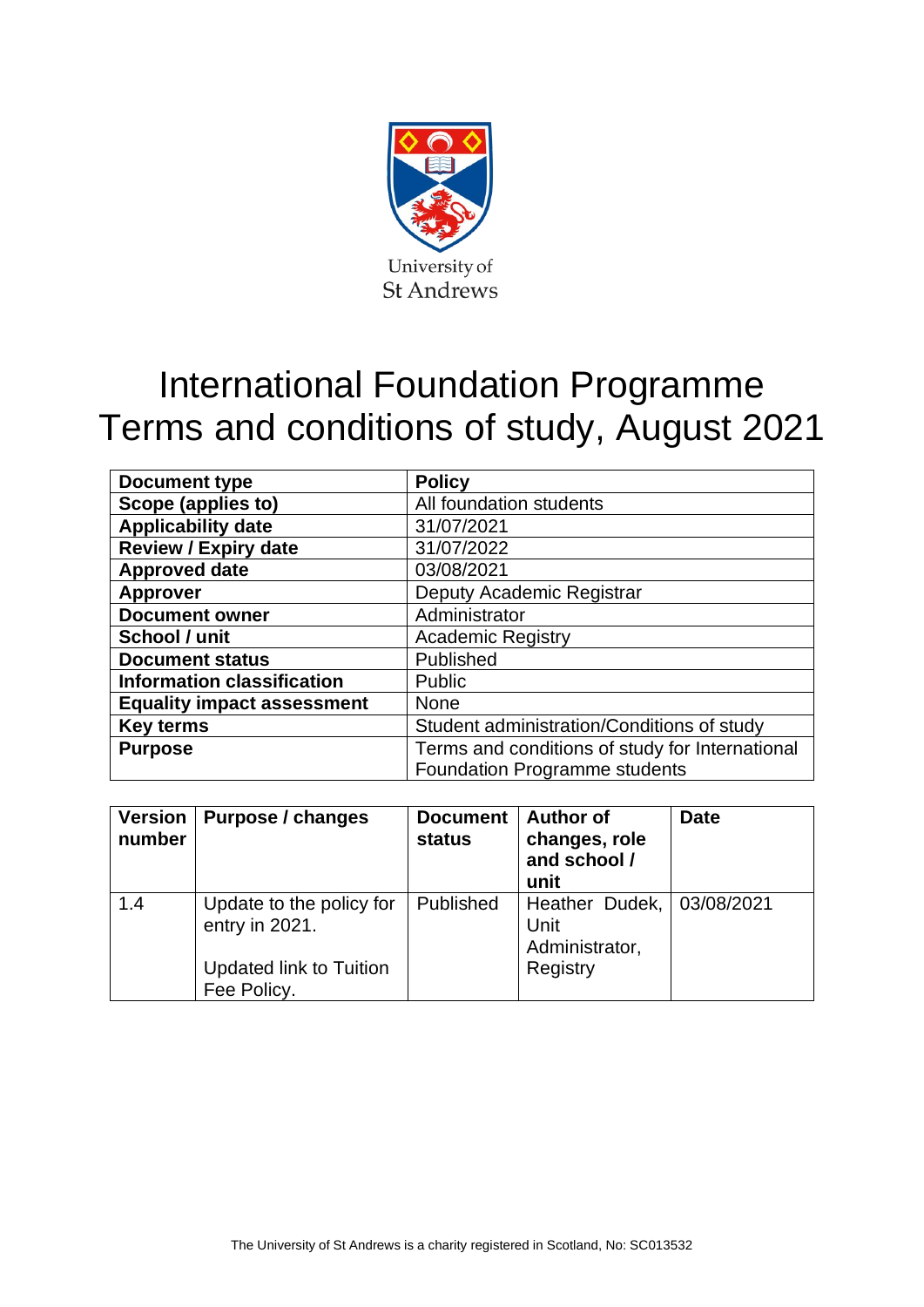# **Contents**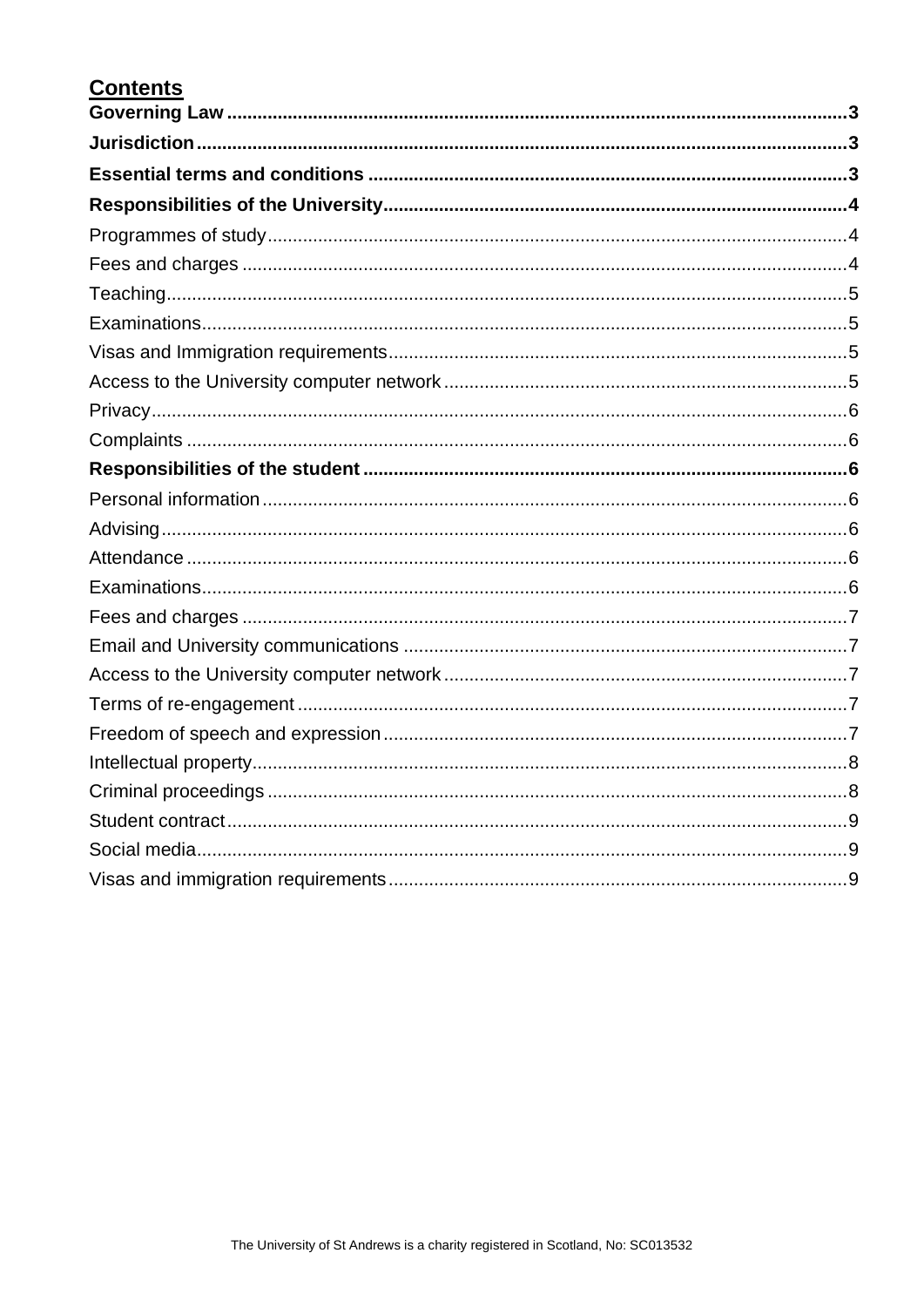# <span id="page-2-0"></span>**Governing Law**

(i) This agreement, and any dispute, controversy, proceeding or claim of whatever nature arising out of or in any way relating to this agreement or its formation (including any noncontractual disputes of claims), shall be governed by and construed in accordance with Scots law.

# <span id="page-2-1"></span>**Jurisdiction**

(i) Each party to this agreement irrevocably agrees that the courts of Scotland shall have exclusive jurisdiction to hear, settle and/or determine any dispute, controversy or claim (including any non-contractual dispute, controversy or claim) arising out of or in connection with this agreement, including any question regarding its existence, validity, formation or termination. For these purposes, each party irrevocably submits to the jurisdiction of the Scottish courts.

#### <span id="page-2-2"></span>**Essential terms and conditions**

- (i) All students are expected to behave in a responsible and appropriate manner during their studies, and are required to abide by the University [Honour Code](https://www.st-andrews.ac.uk/policy/student-administration-conditions-of-study/honour-code.pdf) and *[Sponsio Academica](https://www.st-andrews.ac.uk/students/rules/conductdiscipline/conduct/)* throughout the duration of their programme of studies.
- (ii) All students will be required to matriculate at the start of their programme of studies. Where their programme of study is longer than one year, they will be required to matriculate each academic year. Students who fail to matriculate by the first day of teaching will be contacted under the terms of the **Failure to Matriculate Policy**.
- (iii) All students will be required to abide by, and submit to the procedures of, the University's Senate Regulations, as amended from time to time.
- (iv) All students will be required to abide by the specific requirements for their programme throughout the duration of their programme of studies.
- (v) It is the responsibility of the student to ensure they are familiar with all relevant policies and procedures for the duration of their programme of studies.
- (vi) All foundation, undergraduate and taught-postgraduate students must complete the relevant advising process at the start of each academic year. Foundation students will be guided through the advising process by staff from the International Education Institute.
- (vii) All students are required to provide and maintain full and accurate personal and contact details throughout the duration of their programme of studies.
- (viii)All students are required to accept liability for the timely payment of tuition and any other fees for University services, throughout the duration of their programme of studies.
- (ix) All students must ensure they have the appropriate immigration status to study at the University of St Andrews, and that they comply with any immigration and visa requirements throughout the duration of their programme of studies.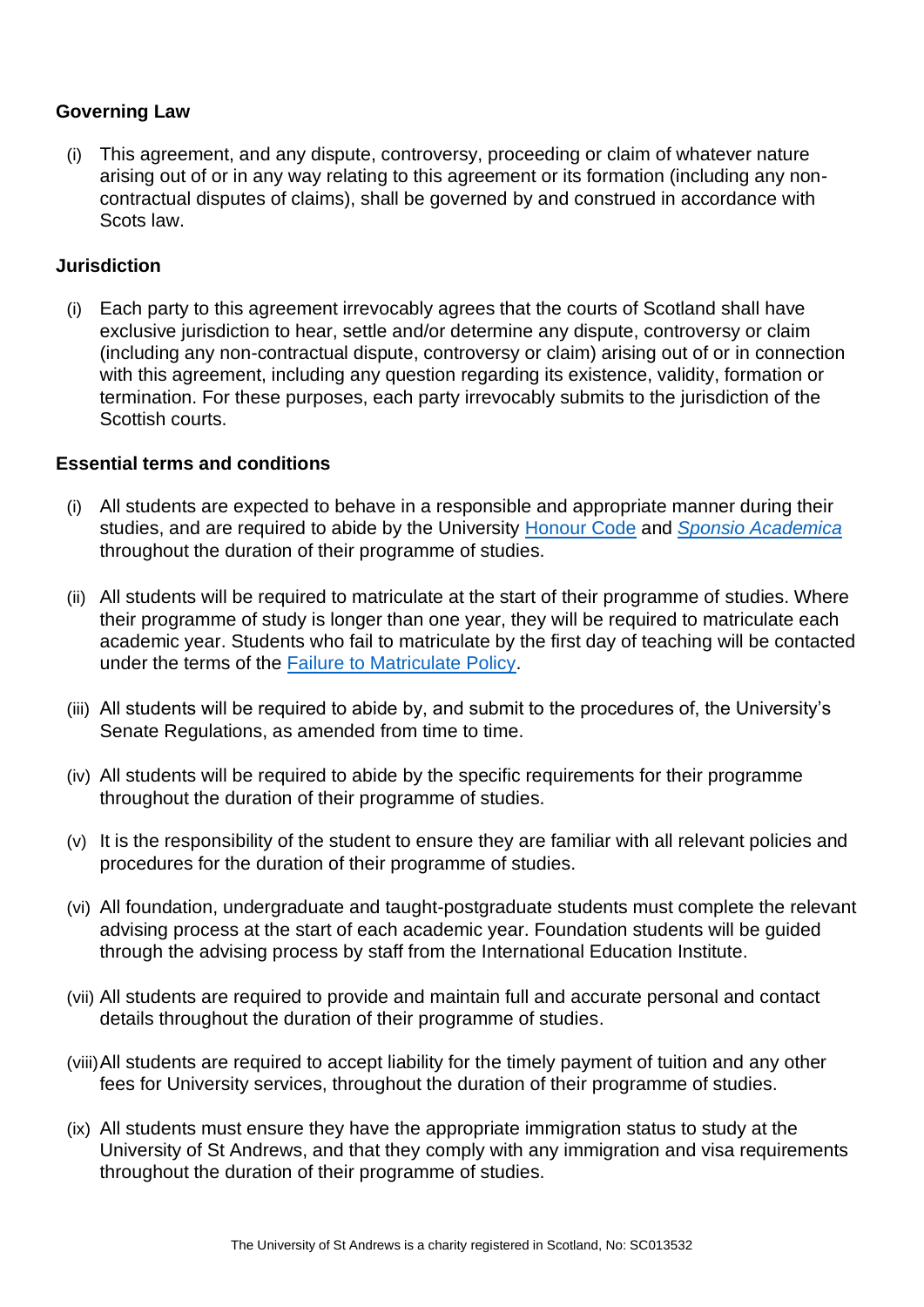- (x) All students are required to read and abide by the University's [Policy on Good Academic](https://www.st-andrews.ac.uk/media/teaching-and-learning/policies/GAP.pdf)  [Practice](https://www.st-andrews.ac.uk/media/teaching-and-learning/policies/GAP.pdf) and agree that the University may make work submitted available to plagiarism detection services outside the University, both for screening and for enhancement of the detection service database.
- (xi) All students are required to successfully complete a series of mandatory modules at the start of their programme, relating to academic and non-academic aspects of life and expectations of behaviour at the University. These currently include but are not limited to, the Training in Good Academic Practice module, Consent module, and modules relating to induction, conduct and environmental responsibilities. The University may include additional modules to be completed as appropriate.

# <span id="page-3-0"></span>**Responsibilities of the University**

This section outlines how the University will deliver the required activities and services to support your programme of studies. In exceptional circumstances it may be necessary to make changes to these terms and conditions after you have accepted your offer, or during your programme of studies. Any such changes required will be approved by the relevant University committee(s), prior to being communicated to affected applicants and students in writing via email.

#### <span id="page-3-1"></span>**Programmes of study**

- (i) The University will use all reasonable measures to deliver programmes and courses of study, as outlined at the time of offer. This may include a dual mode delivery plan of both face-to-face and online teaching. As a research-intensive institution, the University ensures that its teaching is based on and references the research and related interests of its staff; it is also mindful of the need to use resources effectively. As a result, programmes and courses are regularly reviewed with the aim of enhancing the student learning experience. Programme and course revision protocols are student-focused, transparent and time sensitive, and are described in the University's [Course Revision Protocol](https://www.st-andrews.ac.uk/policy/academic-policies-curriculum-curriculum-at-st-andrews/curriculum-at-st-andrews.pdf)
- (ii) Any changes are made with due consideration to minimising impact, safeguarding academic standards and assuring the quality of the learning experience.

#### <span id="page-3-2"></span>**Fees and charges**

- (i) The University will communicate details of all tuition and other charges at the earliest opportunity, and current and future tuition fees (where available) are set out in the University's [Foundation Tuition Fees table.](https://www.st-andrews.ac.uk/subjects/study-options/foundation/fees/)
- (ii) The University will clarify compulsory fees and charges it requires any student to pay at the time of offer. The offer will also clarify conditions for any variation of fees (these are described in the University's [Fee Setting Protocol\)](https://www.st-andrews.ac.uk/media/teaching-and-learning/policies/fee-setting-protocol.pdf).
- (iii) The University reviews its fees and charges annually (see approach to fee setting in the University's [Fee Setting Protocol\)](https://www.st-andrews.ac.uk/media/teaching-and-learning/policies/fee-setting-protocol.pdf). As part of this process the University will keep within the expectations and boundaries referred to as part of the offer and will communicate all decisions in a timely manner.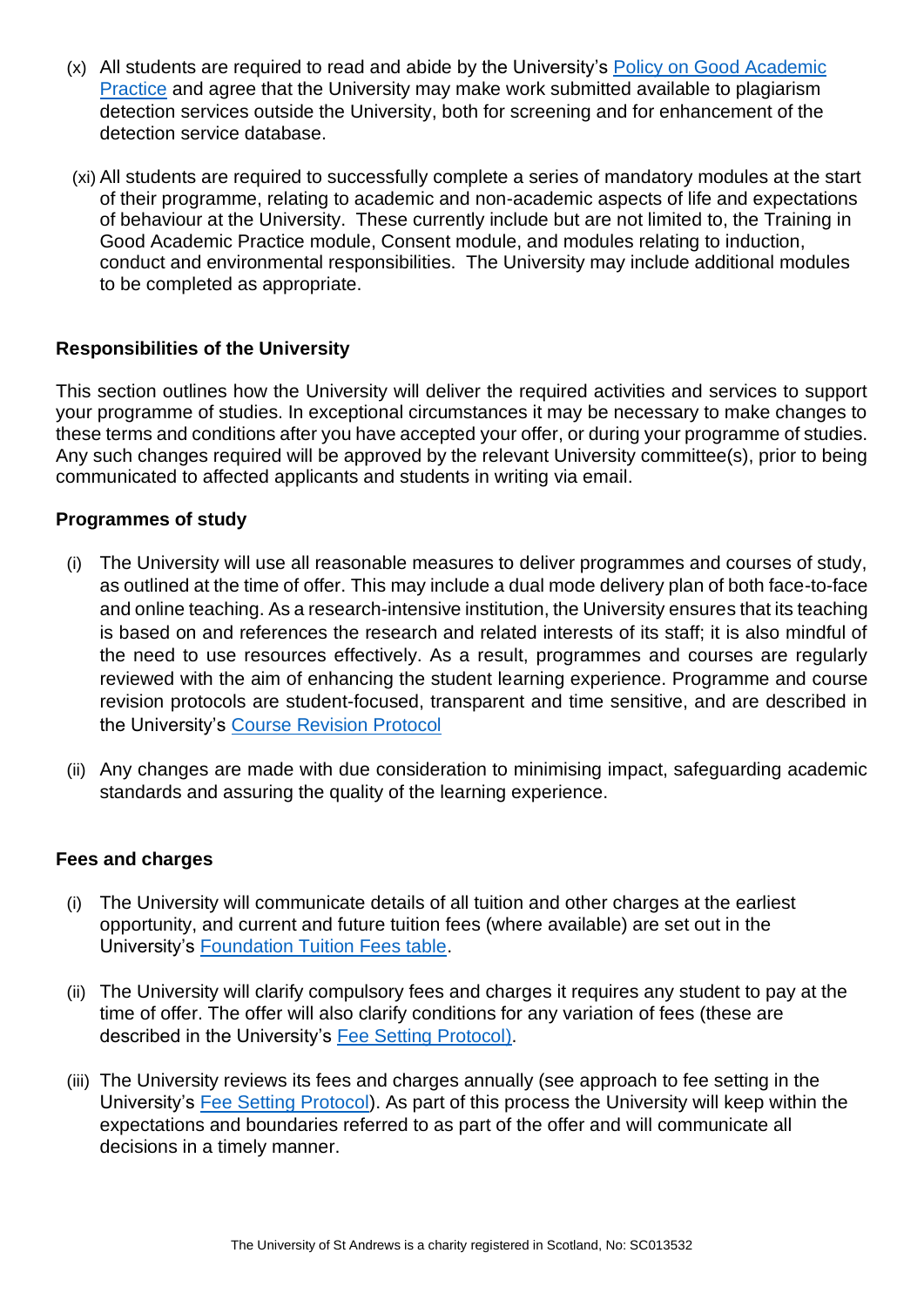- (iv) A note of the rate for accommodation in University Halls of Residence and University-owned flats and houses is available on the University's **Accommodation** web pages. Accommodation fees are reviewed annually in January.
- (v) The University will refund tuition fees in accordance with the [Tuition Fee Liability Policy.](https://www.st-andrews.ac.uk/policy/student-administration-tuition-fees/tuition-fee-liability-policy.pdf)

# <span id="page-4-0"></span>**Teaching**

- (i) The University will take all reasonable measures to ensure that teaching is delivered, that students are assessed and that any disruption to its business is minimal.
- (ii) The University will publish, annually on the University website, key semester dates pertaining to the start and end of teaching, revision and examination periods and vacation dates.
- (iii) The University reserves the right to perform its duties by scheduling non-teaching days in the academic calendar during the semesters. Such days are carefully planned within the academic timetable and should not affect learning outcomes. The University shall not be liable for non-performance of its obligation to its students where performance is prevented by unforeseen acts, events, omissions or accidents beyond the reasonable control of the University (a "Force Majeure Event") including, but not limited to: strikes or other industrial disputes; failure of a utility service or transport network; act of God; compliance with any law or governmental order or advice. The University will not refund tuition fees following a Force Majeure Event.

# <span id="page-4-1"></span>**Examinations**

(i) The University will automatically enter candidates for eligible degree examination diets. For deferred and reassessment (resit) examinations, the University will make students aware of their eligibility to sit these examinations. Responsibility for registering for reassessment and deferred examinations lies with the student. A reassessment fee may apply. The University will publish timetables for all degree examinations on the university Examinations web [pages.](https://www.st-andrews.ac.uk/students/advice/academic/exams/)

#### <span id="page-4-2"></span>**Visas and Immigration requirements**

- (i) The University has a duty to monitor student engagement in accordance with the [UKVI](https://assets.publishing.service.gov.uk/government/uploads/system/uploads/attachment_data/file/997895/Student_Sponsor_Guidance_-_Doc_2_-_Sponsorship_Duties_2021-07_FINAL.pdf)  [Student visa](https://assets.publishing.service.gov.uk/government/uploads/system/uploads/attachment_data/file/997895/Student_Sponsor_Guidance_-_Doc_2_-_Sponsorship_Duties_2021-07_FINAL.pdf) guidance and to report unauthorised non-engagement or breaches to leave to remain conditions if aware to UK Visas and Immigration. The University's sponsor duties are set out in the [UKVI student visa compliance statement.](https://www.st-andrews.ac.uk/policy/student-administration-conditions-of-study/ukvi-student-visa-compliance-statement.pdf)
- (ii) The University also has a duty to provide any relevant personal information to UK Visas and Immigration in line with condition 5(c) of Schedule 2 and 7(c) of Schedule 3 of the Data Protection Act 2018.

#### <span id="page-4-3"></span>**Access to the University computer network**

(i) The University will allocate to students a username and password for access to its computer and network facilities and to the Internet, for academic and administrative purposes – for example, to enable students to handle their email, search for information, write assignments, etc., and to maintain contact with home.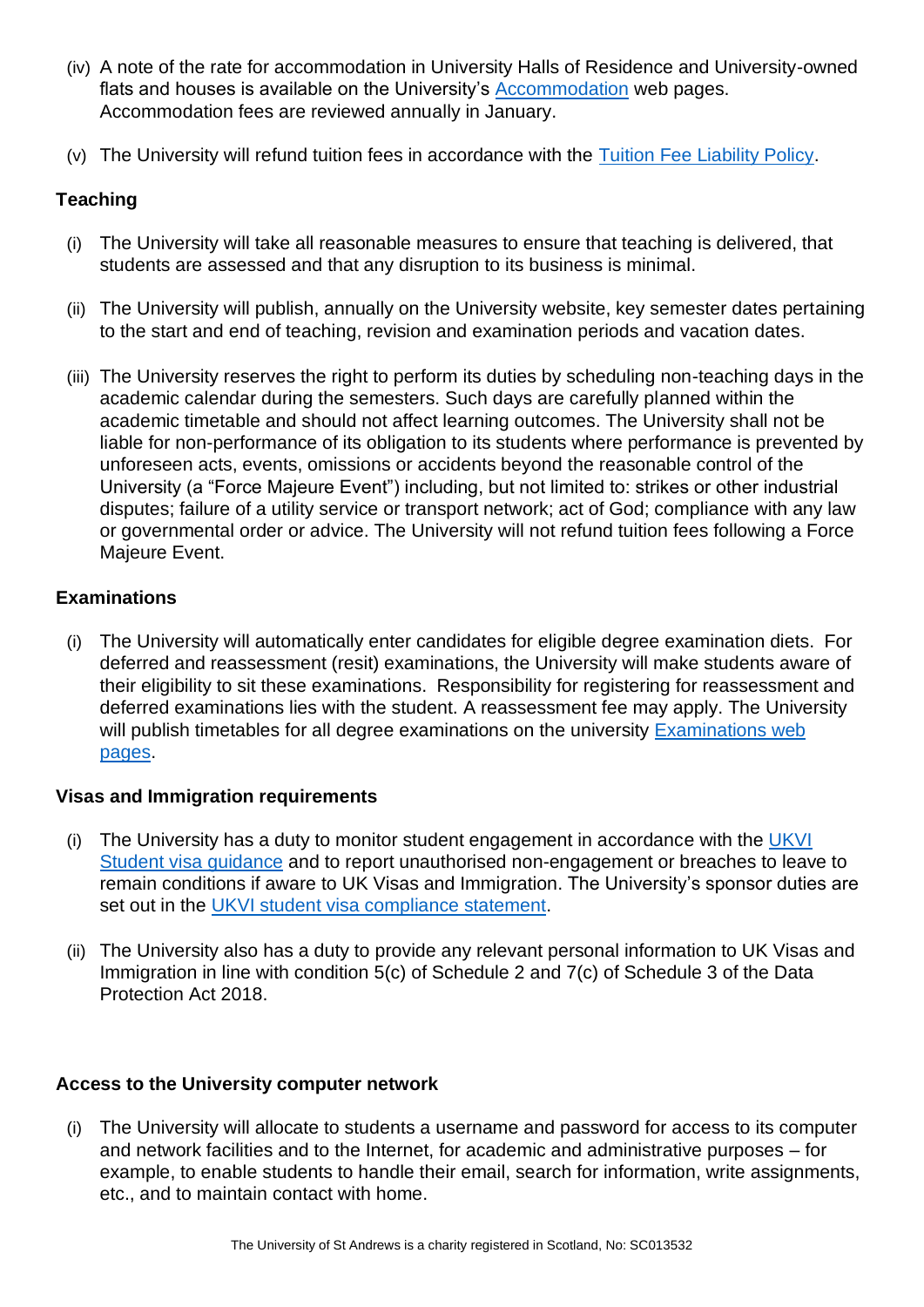# <span id="page-5-0"></span>**Privacy**

(i) The University is committed to managing student personal data in accordance with the provisions of The Data Protection Act 2018. Information about how the University collects, shares and uses personal data is detailed in the University Student Privacy notices which can be accessed at the [Undergraduate and taught Postgraduate students privacy notice](https://www.st-andrews.ac.uk/assets/university/data-protection/ug-pgt-privacy-notice.pdf) and the [Postgraduate research students privacy notice.](https://www.st-andrews.ac.uk/assets/university/data-protection/pgr-privacy-notice.pdf)

# <span id="page-5-1"></span>**Complaints**

(i) The University is committed to deal with complaints as timely, effectively and fairly as possible, and will handle complaints in accordance with the [Complaints Handling Procedure,](https://www.st-andrews.ac.uk/administration/complaints/) in line with the [Scottish Higher Education Model Complaints Handling Procedure,](https://www.spso.org.uk/the-model-complaints-handling-procedures) published by the Scottish Public Services Ombudsman (SPSO).

# <span id="page-5-2"></span>**Responsibilities of the student**

#### <span id="page-5-3"></span>**Personal information**

(i) It is the responsibility of students to keep their personal details up to date (including their address, contact details, mode and location of study) by making the appropriate changes online via the University's [MySaint](https://mysaint.st-andrews.ac.uk/uPortal/f/welcome/normal/render.uP) portal.

# <span id="page-5-4"></span>**Advising**

(i) The academic advising process provides students with the advice necessary to make appropriate academic choices. Students must complete the advising process every academic year by the end of the advising period (or in January if not studying in St Andrews during semester 1). The main point of contact for this process is the Adviser of Studies. Until your module choices are approved by your Adviser of Studies and validated in the academic advising system, you are not officially enrolled in those modules.

#### <span id="page-5-5"></span>**Attendance**

(i) All students must ensure that they are available to engage in the appropriate Advising session by the end of the advising period. They must be available to engage in all lectures, tutorials/practicals, other classes and examinations for the full duration of each academic semester and each examination diet. Students should remain available until the official end of the diet, to allow for a re-sit session to be arranged during this time in case of need, for example due to an unexpected absence. Students should check the [University Academic](https://www.st-andrews.ac.uk/semesterdates/)  [Calendar](https://www.st-andrews.ac.uk/semesterdates/) for key semester dates and ensure that all leisure time and travel is arranged in such a way that they do not miss any of the required elements of their programme of study (this may include lectures, workshops, labs, practicals, class tests, oral assessments, exams etc.).

#### <span id="page-5-6"></span>**Examinations**

(i) Candidates for the reassessment (resit) diet are required to register and pay appropriate examination fees in accordance with the process detailed on the **Examinations web pages**.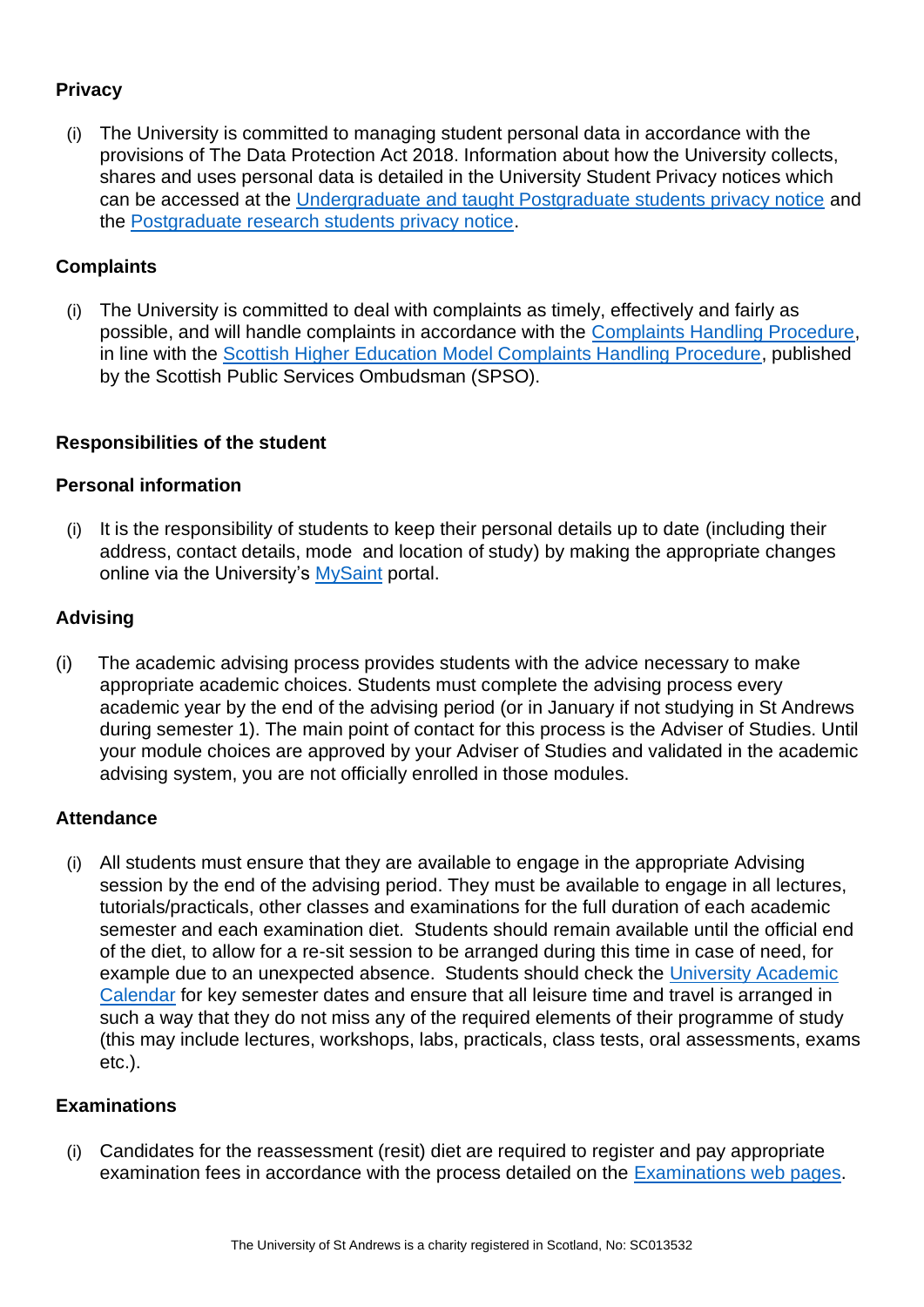# <span id="page-6-0"></span>**Fees and charges**

- (i) Prior to the start of the academic session, payment of tuition and relevant accommodation fees, as well as other relevant fees should be made in full or an instalment plan should be agreed with the [Advice and Support Centre \(ASC\).](https://www.st-andrews.ac.uk/students/advice/)
- (ii) Any tuition fees and academic-related charges notified to the student as part of the offer or subsequently incurred by the student through informed choice and not paid for by a sponsor will be the personal responsibility of the student.

# <span id="page-6-1"></span>**Email and University communications**

(i) Email and the University of St Andrews student portal,  $MvSaint$ , are official forms of University communication. All students are therefore required to check their University email account and their [MySaint](http://www.st-andrews.ac.uk/international/information/tier4students-oursharedresponsibilities/) portal at least every 48 hours and to respond to University communications as requested in a timely manner. Failure to do so may result in students not receiving important information at the appropriate time.

#### <span id="page-6-2"></span>**Access to the University computer network**

(i) The University allocates to students a username and password for access to its computer and network facilities and to the Internet, for academic and administrative purposes – for example, to enable students to handle their email, search for information, write assignments, etc., and to maintain contact with home. Passwords must be kept secret and precautions taken against spreading viruses. Students hereby agree to abide by the Regulations [governing the use of University information and communications technology \(ICT\) facilities](https://www.st-andrews.ac.uk/policy/information-technology/ict_regulations.pdf)[.](http://www.st-andrews.ac.uk/students/money/Tuitionfees/)

#### <span id="page-6-3"></span>**Terms of re-engagement**

- (i) Students who re-engage at the University following a leave of absence will need to indicate that the circumstances for which they were granted the leave of absence have now been resolved. They must supply the University with evidence acceptable to the University that any medical or personal grounds for which the leave of absence was granted have been appropriately managed (and are now no longer a concern) and that they are fit to return to study and re-integrate themselves into university life as a whole.
- (ii) This evidence can be in the form of, for example, a doctor's note, a financial statement, evidence of employment or proof that the activity undertaken has been completed. The evidence will be forwarded to Student Services by Registry. Matriculation may be conditional upon making an appointment to meet a student adviser in Student Services (email: [theasc@st-andrews.ac.uk\)](mailto:theasc@st-andrews.ac.uk). Students will also be expected to follow the advice of, and meet with, Student Services over the course of the academic year if advised to do so.

#### <span id="page-6-4"></span>**Freedom of speech and expression**

(i) The University believes in the right of all members of the University community to exercise the right to freedom of expression in a manner that does not bring the University, or anyone connected with it into disrepute. The University has a [Freedom of Expression Legal](https://www.st-andrews.ac.uk/hr/edi/equalityact/humanrights/)  [Framework,](https://www.st-andrews.ac.uk/hr/edi/equalityact/humanrights/) detailing the University's position on freedom of speech and expression, and further clarification can be sought from the [Vice-Principal \(Governance\).](https://www.st-andrews.ac.uk/about/governance/principals-office/governance/)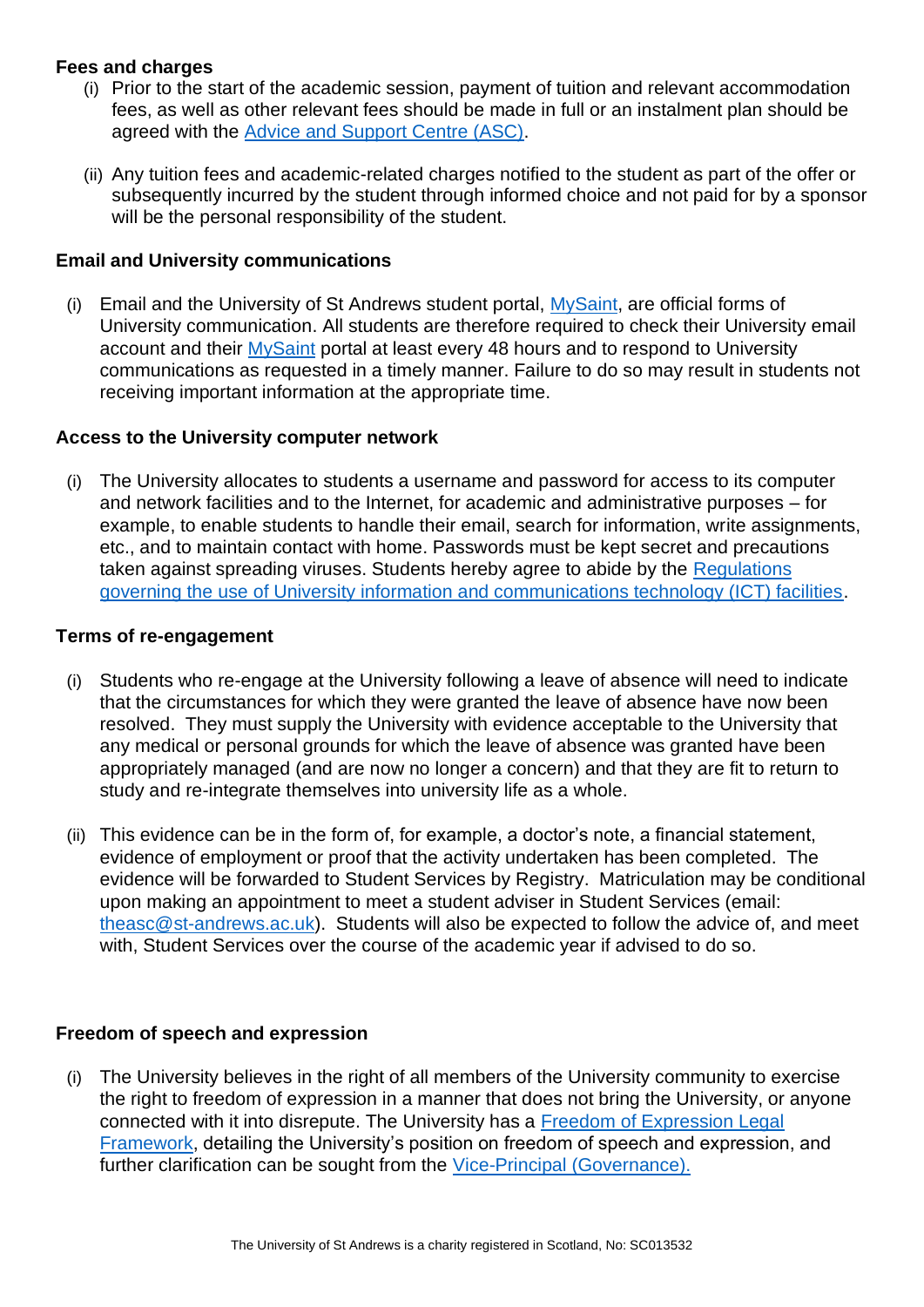#### <span id="page-7-0"></span>**Intellectual property**

(i) By matriculating, students agree to uphold the University's [Policy on Intellectual Property](https://www.st-andrews.ac.uk/policy/research-external-work/intellectual-property-policy.pdf)  [Rights.](https://www.st-andrews.ac.uk/policy/research-external-work/intellectual-property-policy.pdf)

# <span id="page-7-1"></span>**Criminal proceedings**

(i) The University of St Andrews aims to maintain a safe environment for students and takes appropriate steps to protect all members of the University community. For this reason, the University collects and records information on relevant offences committed by offer holders or students, unless these convictions are defined as 'spent' under the [Rehabilitation of](https://www.nacro.org.uk/resettlement-advice-service/support-for-individuals/disclosing-criminal-records/rehabilitation-offenders-act/)  [Offenders Act 1974](https://www.nacro.org.uk/resettlement-advice-service/support-for-individuals/disclosing-criminal-records/rehabilitation-offenders-act/) or its equivalent.

In addition, where an offer-holder or student is under investigation by the Police or where criminal proceedings have been initiated, it is the responsibility of the offer-holder or student to report this to the University.

Any information received from declarations will be used to undertake a risk assessment to understand if any mitigating measures need to be put in place during the period of the student's studies. This will also allow the University to put appropriate support in place.

For the purposes of this policy, relevant offences include the following non-exhaustive list of offences:

- Any kind of violence including (but not limited to) threatening behaviour, offences concerning the intention to harm or offences which resulted in actual bodily harm;
- Offences listed in the Sexual Offences Act 2003 or the Sexual Offences (Scotland) Act 2009 or the Abusive Behaviour and Sexual Harm (Scotland) Act 2016 or the Contract (Third Party Rights) (Scotland) Act 2017;
- The unlawful supply of controlled drugs or substances where the conviction concerns commercial drug dealing or trafficking;
- Offences involving firearms;
- Offences involving arson;
- Offences involving fraud or embezzlement;
- Offences involving theft;
- Offences listed in the Terrorism Act 2006:
- Offences listed in Schedule 1 to the Protection of Vulnerable Groups (Scotland) Act 2007
- Offences listed in the Bribery Act 2010
- Offences listed in the Criminal Finances Act 2017
- Offences listed in the Computer Misuse Act 1990

This policy applies to all students at the University of St Andrews, except those studying Medicine.

Students studying Medicine at the University of St Andrews are required to disclose criminal convictions in accordance with the regulations set out on the [Disclosure Scotland website.](https://www.mygov.scot/disclosure-types/?via=http://www.disclosurescotland.co.uk/)

This policy covers relevant, unspent criminal convictions received by offer-holders and students in any country.